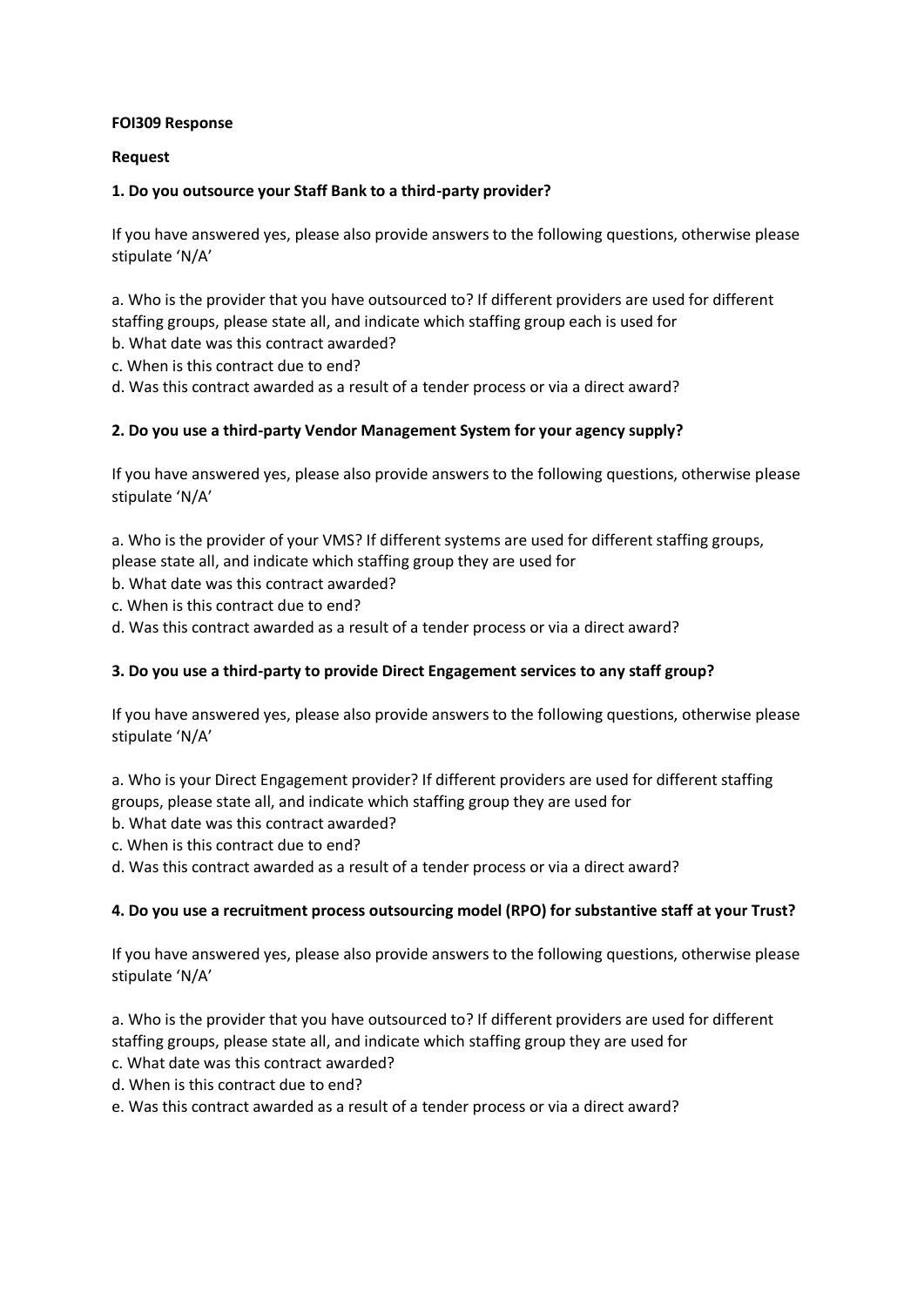## **Response**

**1. Do you outsource your Staff Bank to a third-party provider?** 

**If you have answered yes, please also provide answers to the following questions, otherwise please stipulate 'N/A'** 

**a. Who is the provider that you have outsourced to? If different providers are used for different staffing groups, please state all, and indicate which staffing group each is used for** 

**b. What date was this contract awarded?** 

**c. When is this contract due to end?** 

**d. Was this contract awarded as a result of a tender process or via a direct award?** 

N/A

The Trust does not outsource Trust bank staff to third -party providers.

**2. Do you use a third-party Vendor Management System for your agency supply?** 

**If you have answered yes, please also provide answers to the following questions, otherwise please stipulate 'N/A'** 

**a. Who is the provider of your VMS? If different systems are used for different staffing groups, please state all, and indicate which staffing group they are used for** 

- **b. What date was this contract awarded?**
- **c. When is this contract due to end?**

**d. Was this contract awarded as a result of a tender process or via a direct award?**

N/A

The Trust does not use Master Vendor (MV) or any other arrangement for sourcing agency staff.

**3. Do you use a third-party to provide Direct Engagement services to any staff group?** 

**If you have answered yes, please also provide answers to the following questions, otherwise please stipulate 'N/A'** 

**a. Who is your Direct Engagement provider? If different providers are used for different staffing groups, please state all, and indicate which staffing group they are used for** 

**b. What date was this contract awarded?** 

**c. When is this contract due to end?** 

**d. Was this contract awarded as a result of a tender process or via a direct award?**

N/A

The Trust does not use a third party to provide a Direct Engagement (DE)/Outsourced Employment Solution